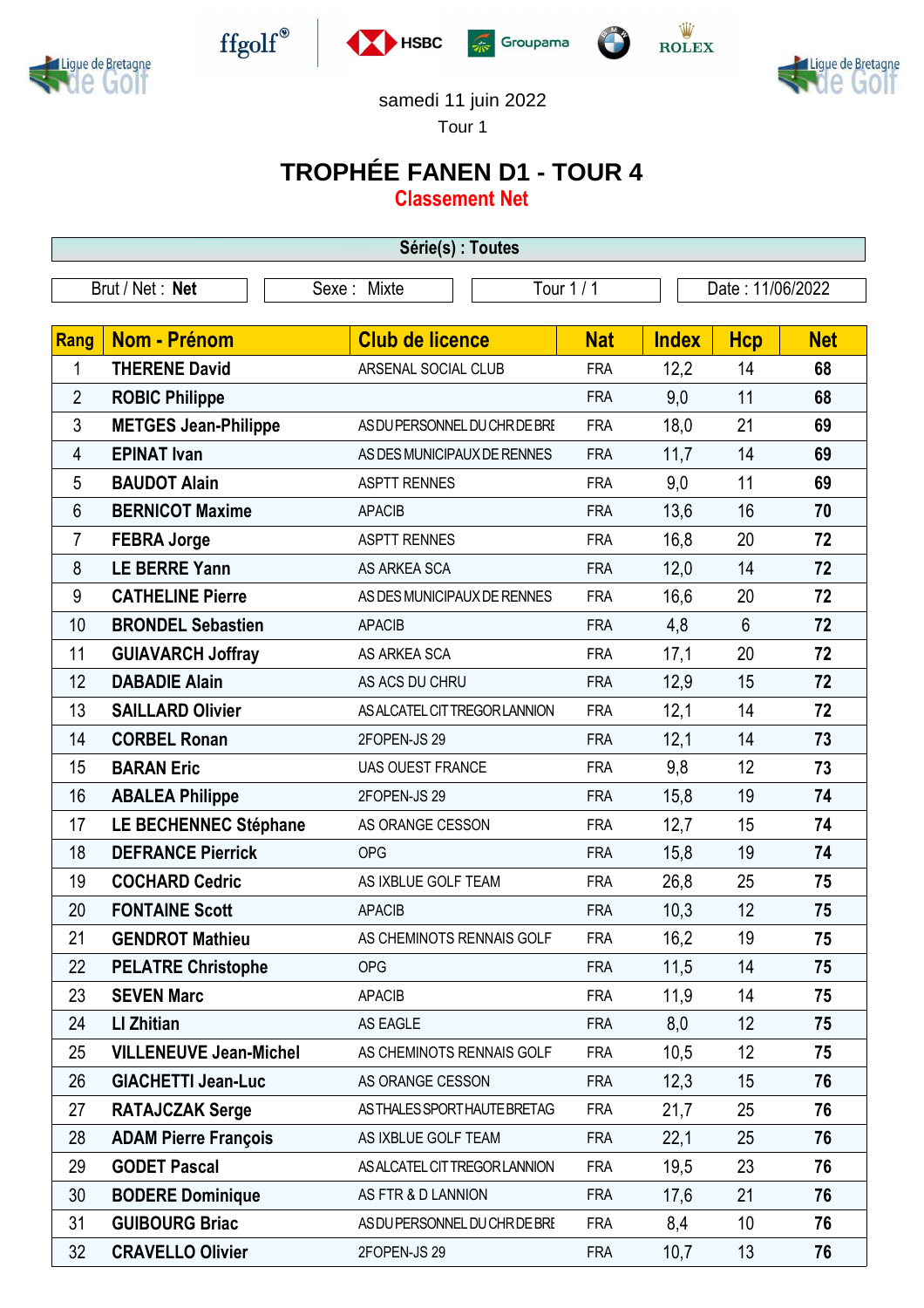| <b>Rang</b> | Nom - Prénom                 | <b>Club de licence</b>        | <b>Nat</b> | <b>Index</b> | <b>Hcp</b>     | <b>Net</b> |
|-------------|------------------------------|-------------------------------|------------|--------------|----------------|------------|
| 33          | <b>TREBAOL Gwendal</b>       | AS FTR & D LANNION            | <b>FRA</b> | 14,6         | 17             | 76         |
| 34          | <b>LERAY Louis</b>           | AS DES MUNICIPAUX DE RENNES   | <b>FRA</b> | 17,2         | 20             | 77         |
| 35          | <b>BIHANNIC Simon</b>        | COMITE DEPT 2F OPEN-JS 56     | <b>FRA</b> | 7,6          | 9              | 77         |
| 36          | <b>FRANCK Sébastien</b>      | AS IXBLUE GOLF TEAM           | <b>FRA</b> | 16,0         | 19             | 77         |
| 37          | <b>BRAGUIER Benoit</b>       | AS TIMAC GROUPE ROULLIER 35   | <b>FRA</b> | 8,1          | 10             | 77         |
| 38          | <b>BEATRIX Anthony</b>       | <b>ASCAM RENNES</b>           | <b>FRA</b> | 4,5          | $6\phantom{a}$ | 77         |
| 39          | <b>MENARD Michel</b>         | <b>ASPTT RENNES</b>           | <b>FRA</b> | 12,5         | 15             | 77         |
| 40          | <b>GUERAULT Eric</b>         | <b>UAS OUEST FRANCE</b>       | <b>FRA</b> | 15,1         | 18             | 77         |
| 41          | <b>MARTIN François</b>       | <b>ASPTT RENNES</b>           | <b>FRA</b> | 6,4          | 8              | 77         |
| 42          | <b>FOURDAN Christophe</b>    | COMITE DEPT 2F OPEN-JS 56     | <b>FRA</b> | 8,8          | 11             | 77         |
| 43          | <b>MARIE Bertrand</b>        | AS ORANGE CESSON              | <b>FRA</b> | 14,5         | 17             | 78         |
| 44          | <b>LEVRARD Eric</b>          | AS ARKEA SCA                  | <b>FRA</b> | 15,9         | 19             | 78         |
| 45          | <b>CHALMEL Marc</b>          | AS ORANGE CESSON              | <b>FRA</b> | 14,8         | 17             | 78         |
| 46          | <b>THOUAULT Brice</b>        | AS EAGLE                      | <b>FRA</b> | 9,5          | 11             | 78         |
| 47          | <b>PONCIN Frédéric</b>       | 2FOPEN-JS 29                  | <b>FRA</b> | 17,5         | 21             | 79         |
| 48          | <b>LACROIX Rudy</b>          | AS CHEMINOTS RENNAIS GOLF     | <b>FRA</b> | 16,4         | 19             | 79         |
| 49          | <b>HERRY Yoann</b>           | ARSENAL SOCIAL CLUB           | <b>FRA</b> | 13,3         | 16             | 80         |
| 50          | <b>EPINAT Semegnesh</b>      | AS DES MUNICIPAUX DE RENNES   | <b>FRA</b> | 14,3         | 20             | 80         |
| 51          | <b>MORIN David</b>           | AS ACS DU CHRU                | <b>FRA</b> | 19,3         | 23             | 80         |
| 52          | <b>CALLOCH Philippe</b>      | COMITE DEPT 2F OPEN-JS 56     | <b>FRA</b> | 19,3         | 23             | 80         |
| 53          | <b>FAUVEL Simon</b>          | ADK THALES BREST              | <b>FRA</b> | 15,4         | 18             | 80         |
| 54          | <b>MOAL Marie-Christine</b>  | AS DU PERSONNEL DU CHR DE BRE | <b>FRA</b> | 20,0         | 27             | 81         |
| 55          | <b>HOUTIN Marc</b>           | AS CHEMINOTS RENNAIS GOLF     | <b>FRA</b> | 13,5         | 16             | 82         |
| 56          | <b>LARGET Bertrand</b>       | AS ALCATEL CIT TREGOR LANNION | <b>FRA</b> | 17,3         | 20             | 82         |
| 57          | <b>MARIE-ROSE Willy</b>      | ARSENAL SOCIAL CLUB           | <b>FRA</b> | 20,9         | 25             | 82         |
| 58          | <b>DUNESME Charles</b>       | ARSENAL SOCIAL CLUB           | <b>FRA</b> | 10,9         | 13             | 83         |
| 59          | <b>COLLIOU Fabien</b>        | AS IXBLUE GOLF TEAM           | <b>FRA</b> | 15,4         | 18             | 83         |
| 60          | <b>GUYOT Véronique</b>       | AS EAGLE                      | <b>FRA</b> | 12,1         | 17             | 83         |
| 61          | <b>GADBY Franck</b>          | AS ARKEA SCA                  | <b>FRA</b> | 10,8         | 13             | 84         |
| 62          | <b>OGUER Didier</b>          | AS FTR & D LANNION            | <b>FRA</b> | 14,3         | 17             | 84         |
| 63          | <b>POTTIER Hervé</b>         | <b>ASCAM RENNES</b>           | <b>FRA</b> | 14,4         | 17             | 85         |
| 64          | <b>LEROY Albert-Yves</b>     | <b>ASCAM RENNES</b>           | <b>FRA</b> | 11,8         | 14             | 85         |
| 65          | <b>BERNIER Pierrick</b>      | AS TIMAC GROUPE ROULLIER 35   | <b>FRA</b> | 18,6         | 22             | 85         |
| 66          | <b>CHABAUD Jean Jacques</b>  | AS DU PERSONNEL DU CHR DE BRE | <b>FRA</b> | 17,4         | 20             | 85         |
| 67          | <b>MARCHAND Philippe</b>     | AS ACS DU CHRU                | <b>FRA</b> | 10,8         | 13             | 85         |
| 68          | <b>DROUILLY Charles</b>      | <b>UAS OUEST FRANCE</b>       | <b>FRA</b> | 6,9          | 8              | 86         |
| 69          | <b>GOMBERT Jean-Paul</b>     | UAS OUEST FRANCE              | <b>FRA</b> | 12,2         | 14             | 86         |
| 70          | <b>DOUARD Arnaud</b>         | <b>ASCAM RENNES</b>           | <b>FRA</b> | 16,1         | 19             | 86         |
| 71          | <b>BARANOWSKI Eric</b>       | <b>OPG</b>                    | <b>FRA</b> | 17,7         | 21             | 86         |
| 72          | <b>QUELLEC Bruno</b>         | ADK THALES BREST              | <b>FRA</b> | 14,9         | 18             | 87         |
| 73          | <b>ANDRE Arnaud</b>          | ADK THALES BREST              | <b>FRA</b> | 13,2         | 16             | 87         |
| 74          | <b>JEFFROY Sylviane</b>      | 2FOPEN-JS 29                  | <b>FRA</b> | 25,1         | 28             | 88         |
| 75          | <b>GUEGUEN Jean Francois</b> | AS THALES SPORT HAUTE BRETAG  | <b>FRA</b> | 20,2         | 24             | 88         |